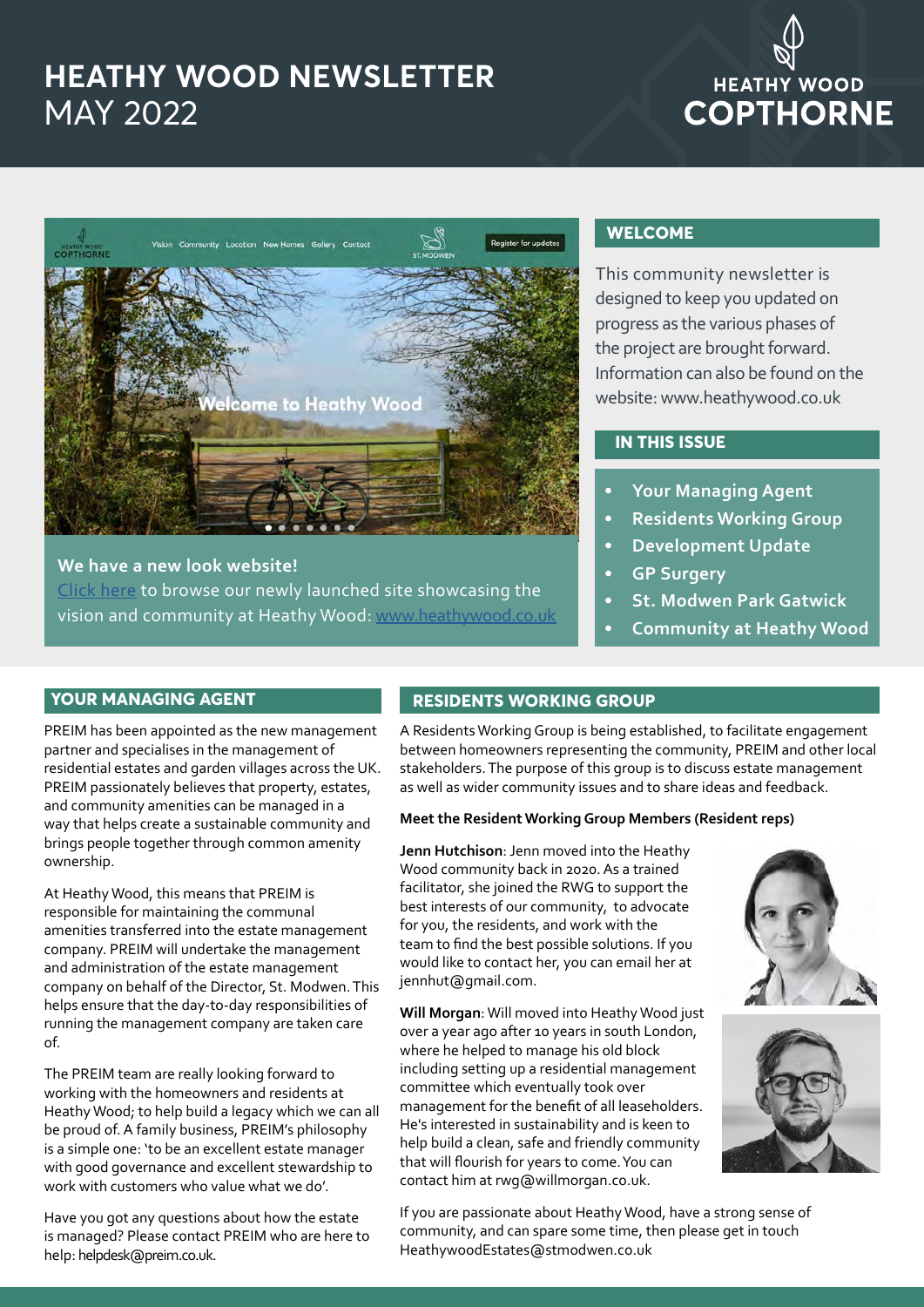

#### **DEVELOPMENT UPDATE**

St. Modwen Developments has recently secured reserved matters planning consent for the community park, allotments, open space and landscaped/wooded areas located at the northern and western edges of the Heathy Wood site.

The community park covers an area of 3ha and will include a Neighbourhood Equipped Area for Play (NEAP), allotments, large open amenity space comprising opened and maintained grassland. A large informal open space will be located to the west of the community park. It will include the ancient woodland and will be managed to minimise change and protect and enhance the woodland.

A new stretch of cycle path will run from the M23 overbridge ramp southwards, to join the cycle path provided under the planning permission for the commercial unit.



#### **GP SURGERY**



St. Modwen Developments, Pound Hill GP Surgery and Assura Group are all working together to progress design, planning and business case approval for the proposed GP surgery on site at Heathy Wood.

The GP consultation website is being prepared and will be circulated once it goes live.

St. Modwen Developments aims to submit a planning application by late Spring / Summer 2022, and construction completion towards early 2024.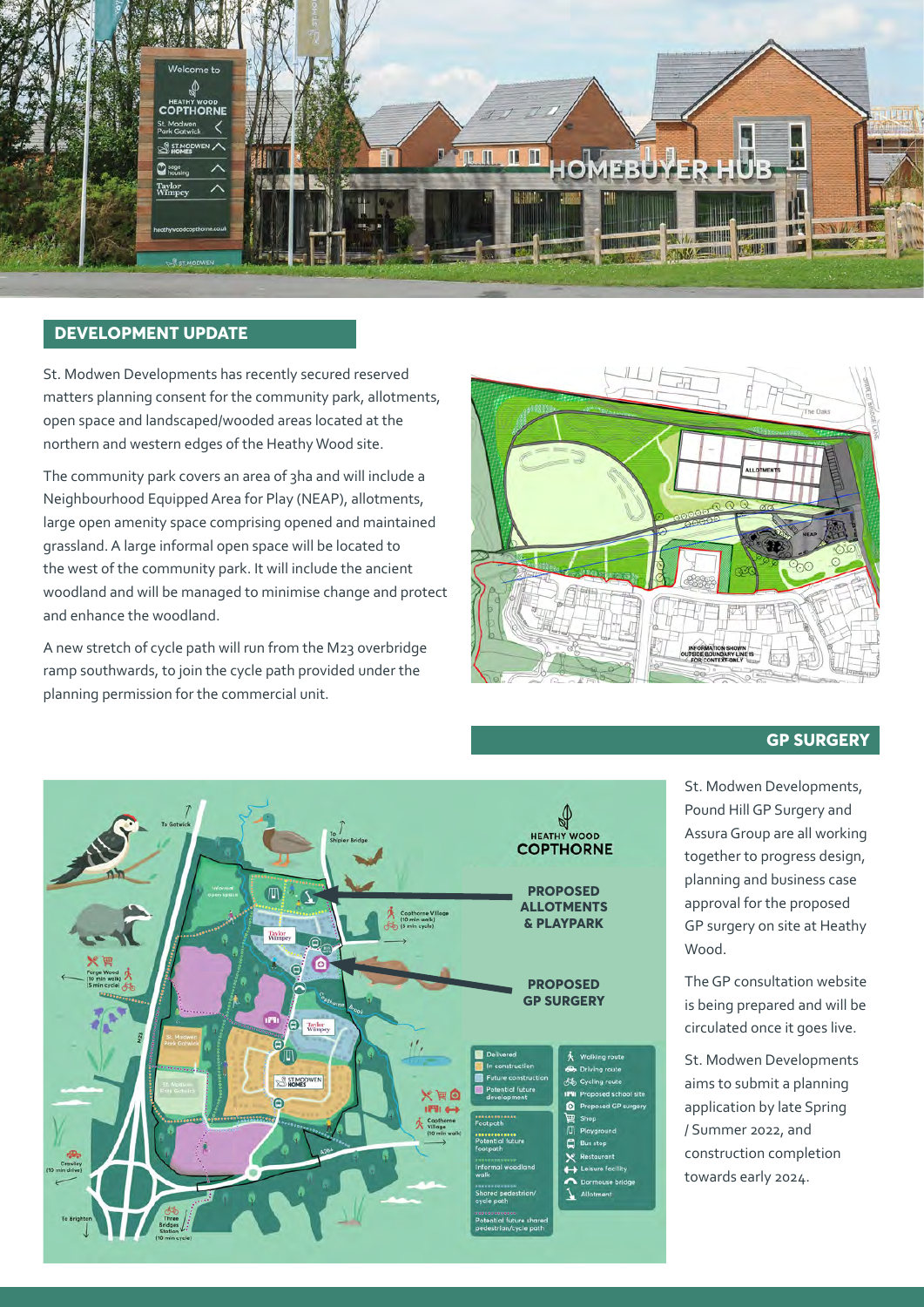

#### **ST. MODWEN PARK GATWICK**

A detailed planning application has been submitted for a 115,000sqft unit which will include both warehouse and office space and will secure economic growth and provide new jobs.

The proposal incorporates extensive soft landscaping and planting. Publicly accessible amenity space is located along the eastern edge of the site and it will include benches, outdoor gym equipment, trim trails and walking routes. Photovoltaic solar panels will be installed on the roof, contributing to achieving BREEAM Excellent.

The proposals accord with the site's allocation in Mid Sussex's Draft District Plan which is due to be adopted imminently. Plans and reports can be viewed on the Council's website.

#### **CHRISTMAS EVENT AT HEATHY WOOD**



Thank you so much for those who attended the first formal residents' event at Heathy Wood in December 2021. The event was supported by the Vicar (from St. John's Copthorne), Copthorne Silver Band and the Church choir. We hope those that attended enjoyed the complimentary mulled wine, prosecco & soft drinks, as well as the mince pies.

This was our first event since the beginning of the pandemic, and it was a real pleasure to see the community come together.

We hope to see you at future events, in the meantime, please get in touch with us at any time using our dedicated inbox: info@heathywood.co.uk.



#### **SAVE THE DATE**

#### **Copthorne Carnival** 25th June

Meet your neighbours in Copthorne at the annual Copthorne Carnival this summer!